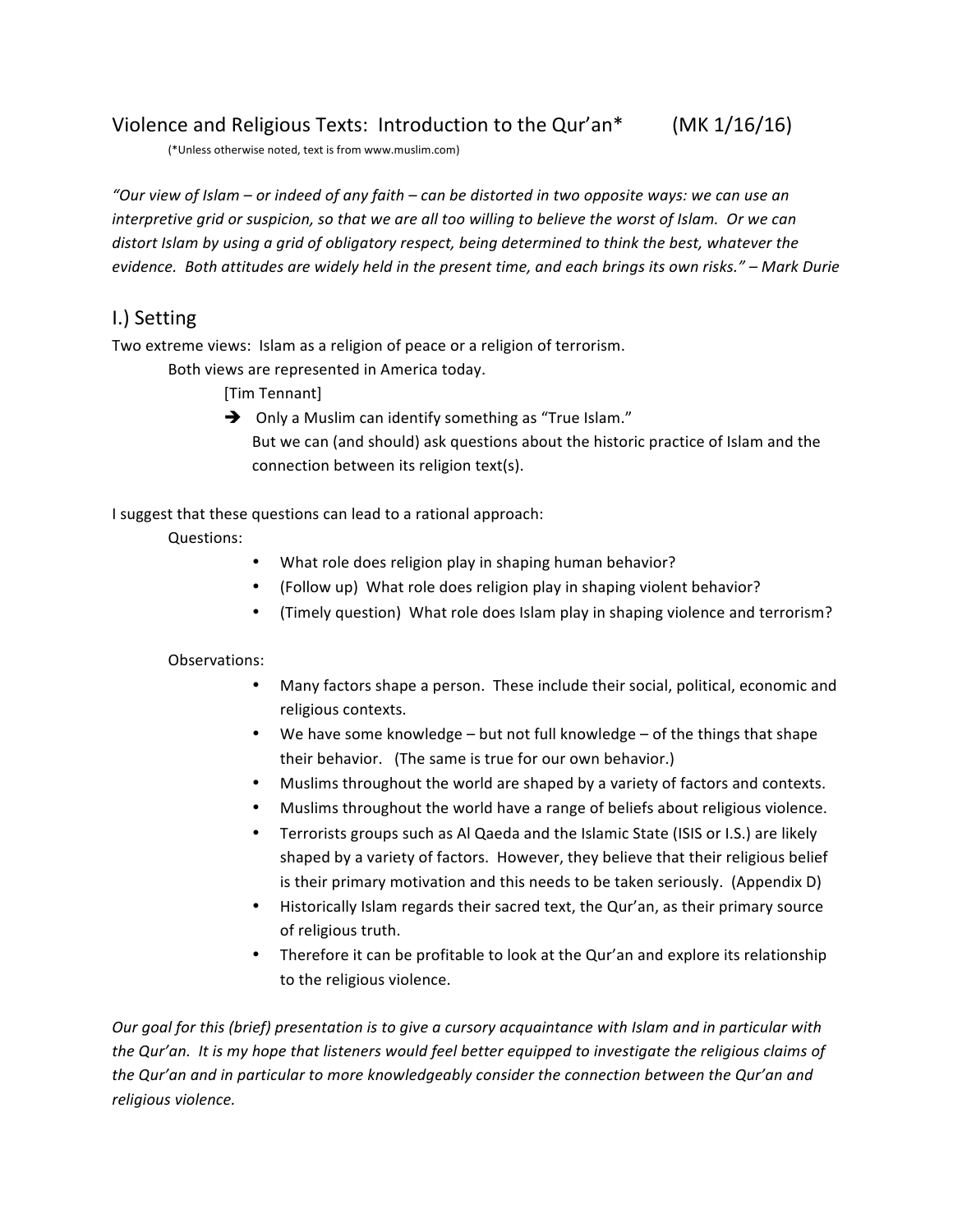# II.) Background on Islam

## **Key Dates**

- 570 birth of Muhammad
- $610$  first revelation
- 622 Hegira (flight from Mecca to Medina)
- 630 Return to Mecca
- 632 Death of Muhammad

# **Historic Islamic Practice**

Islam means – "to submit" (to God)

## 5 pillars

- 1.) Verbal confession that there is no God but Allah and Muhammad is his prophet.
- 2.) Prayer (5x a day)  $-$  ritualized
- 3.) Give alms to the poor/ money to support Islam
- 4.) Fasting (particularly during Ramadan)
- 5.) Pilgrimage to Mecca
- Jihad "to struggle" for the kingdom of God. Can have a militaristic connotation.

Sunni and Shia – two main branches (historic conflict)

Sunni – most common =  $85\%$  of all Muslims

Shia – mostly in Iran and southern Iraq (Ba'ath party was Sunni though)

Shia's have great reverence for Ali and Fatima

Argument has to do with succession of spiritual authority after Muhammad

## **Qur'an**

## Details

Surah – "step" towards God

Qur'an contains 114 Surahs. Except for the first, there are 114. Ayah – "sign" towards God (like a verse) Relationship between the words "God" and "Allah"

## Muslim beliefs regarding its origin

All of the Qur'an is believed to have been given through the Muhammad by "dictation." Muslims believe that the Qur'an cannot be translated, and that there are no errors of transmission. 

## Comparison to the Bible

Muhammad was exposed to biblical ideas through Jews, heretics and Christian traders. Simplicity of the doctrine

(Compare to: Trinity, Doctrine of Christ, sovereignty/free will, grace/works and church/state)

Historic narratives differ (See Appendix A)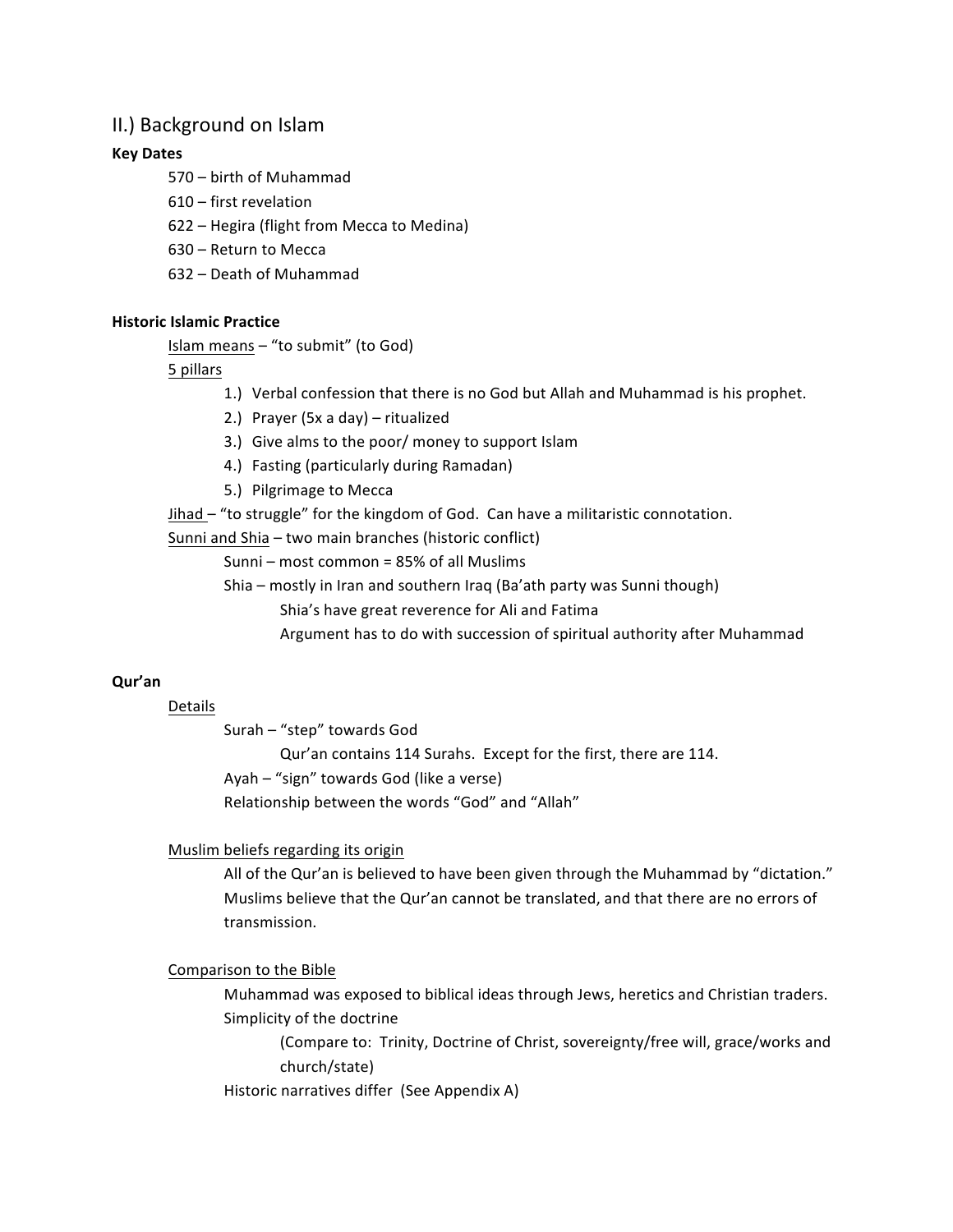#### Key Christian Doctrines Rejected

Surah 19:22-33

| 19:22 | Then she conceived him; and withdrew with him to a remote place.                                                                                              |
|-------|---------------------------------------------------------------------------------------------------------------------------------------------------------------|
| 19:23 | And the throes of childbirth drove her to the trunk of a palm-tree. She said: Oh, would that I had<br>died before this, and had been a thing quite forgotten! |
| 19:24 | So a voice came to her from beneath her: Grieve not, surely thy Lord has provided a stream<br>beneath thee.                                                   |
| 19:25 | And shake towards thee the trunk of the palm-tree, it will drop on thee fresh ripe dates.                                                                     |
| 19:26 | So eat and drink and cool the eye. Then if thou seest any mortal, say: Surely I have vowed a fast<br>to the Beneficent, so I will not speak to any man today. |
| 19:27 | Then she came to her people with him, carrying him. They said: O Mary, thou hast indeed<br>brought a strange thing!                                           |
| 19:28 | O sister of Aaron, thy father was not a wicked man, nor was thy mother an unchaste woman!                                                                     |
| 19:29 | But she pointed to him. They said: How should we speak to one who is a child in the cradle?                                                                   |
| 19:30 | He said: I am indeed a servant of Allah. He has given me the Book and made me a prophet:                                                                      |
| 19:31 | And He has made me blessed wherever I may be, and He has enjoined on me prayer and poor-<br>rate so long as I live:                                           |
| 19:32 | And to be kind to my mother; and He has not made me insolent, unblessed.                                                                                      |
| 19:33 | And peace on me the day I was born, and the day I die, and the day I am raised to life.                                                                       |
| 19:34 | Such is Jesus son of Mary $-$ a statement of truth about which they dispute.                                                                                  |
| 19:35 | It beseems not Allah that He should take to Himself ("beget") a son. Glory be to Him! When He<br>decrees a matter He only says to it, Be, and it is.          |

Surah 4:157 - And for their saying: We have killed the Messiah, Jesus, son of Mary, the *messenger of Allah, and they killed him not, nor did they cause his death on the cross, but* he was made to appear to them as such. And certainly those who differ therein are *in doubt about it. They have no knowledge about it, but only follow a conjecture, and they killed him not for certain:*

Surah 5:17 - *O* People of the Book, exceed not the limits in your religion nor speak anything about Allah, but the truth. The Messiah, Jesus, son of Mary, is only a messenger of Allah and His word which He communicated to Mary and a mercy from Him. So *believe in Allah and His messengers. And say not, Three. Desist, it is better for you. Allah is* only one God. Far be it from His glory to have a son. To Him belongs whatever is in the *heavens* and whatever is in the earth. And sufficient is Allah as having charge of affairs

Hadith – accounts of the actions and sayings of Muhammad

Sharia Law is comprised of both the Qur'an and the Hadith.

The hadith is necessary for the formation of Islamic practice.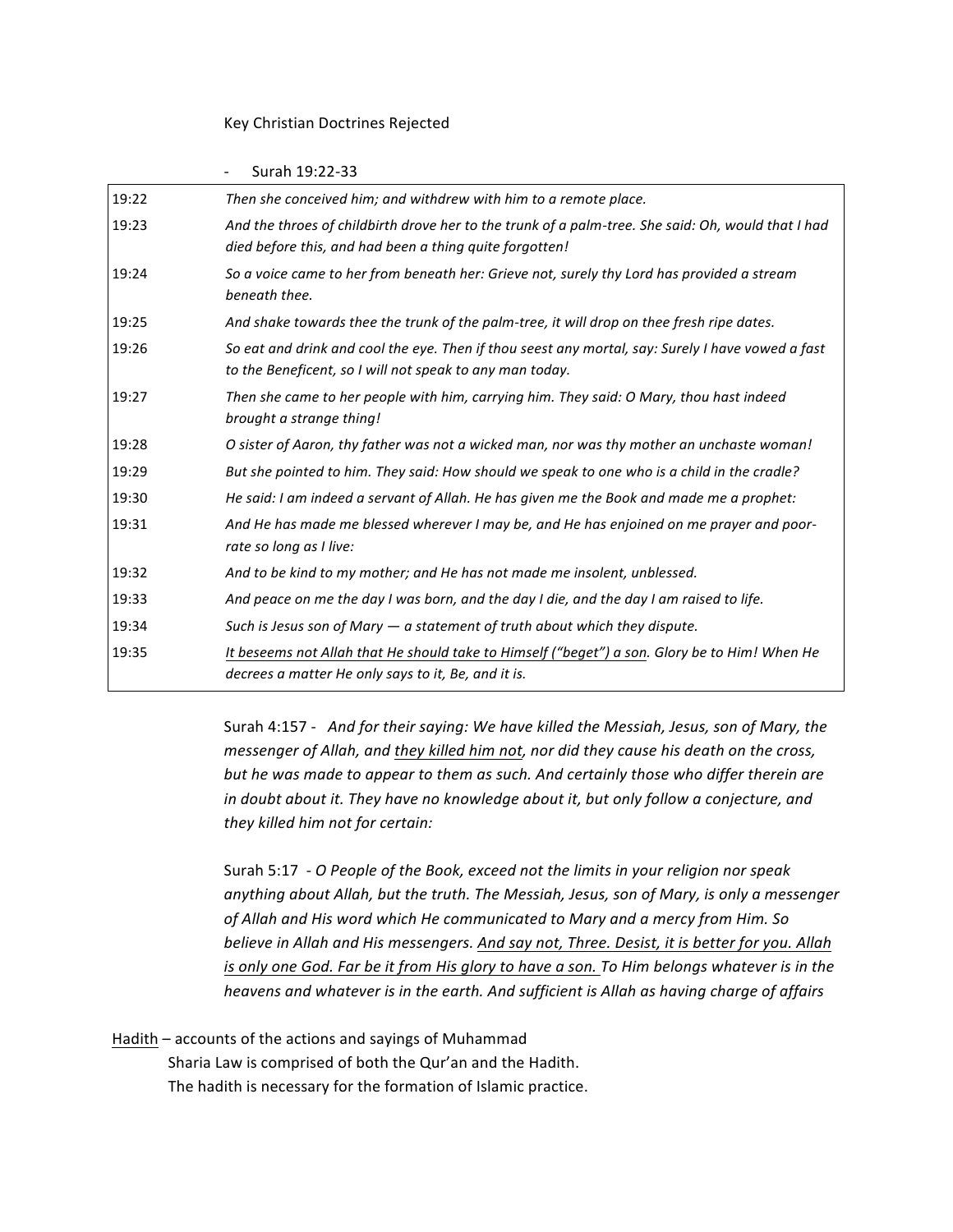# II.) Relevant Ideas in the Qur'an

# **General Emphasis**

There is great emphasis on themes of:

- God as creator and judge (but not "father")
- Rejection of idolatry
- Unity of Arab peoples in opposition to idolaters
- Striving for purity ("jihad")

# Surah 1

|     | In the name of Allah, the Beneficent, the Merciful.         |
|-----|-------------------------------------------------------------|
| 1:1 | Praise be to Allah, the Lord of the worlds,                 |
| 1:2 | The Beneficent, the Merciful,                               |
| 1:3 | Master of the day of Requital.                              |
| 1:4 | Thee do we serve and Thee do we beseech for help.           |
| 1:5 | Guide us on the right path,                                 |
| 1:6 | The path of those upon whom Thou hast bestowed favours,     |
| 1:7 | Not those upon whom wrath is brought down, nor those who go |
|     | astray.                                                     |

# **Emphasis on Fighting (not necessarily unjust)**

Surah 2:16 - Fighting is enjoined on you, though it is disliked by you; and it may be that you *dislike a thing while it is good for you, and it may be that you love a thing while it is evil for you; and Allah knows while you know not.*

Surah 3:142 - *Do you think that you will enter the Garden while Allah has not yet known those from among you who strive hard (nor)* known the steadfast? (A.Y. Ali = "fought hard")

Surah57:10 - And what reason have you that you spend not in Allah's way? And Allah's is the *inheritance of the heavens and the earth. Those of you who spent before the Victory and fought are not on a level (with others). They are greater in rank than those who spent and fought* afterwards. And Allah has promised good to all. And Allah is Aware of what you do.

Surah 61:4 Surely Allah loves those who fight in His way in ranks, as if they were a solid wall.

## **Connection between religion and the political state**

Islam emphasizes the unity of life and does not conceptualize a separation of religion from political life.

## **Interactions with non-believers**

Da'wah (the call)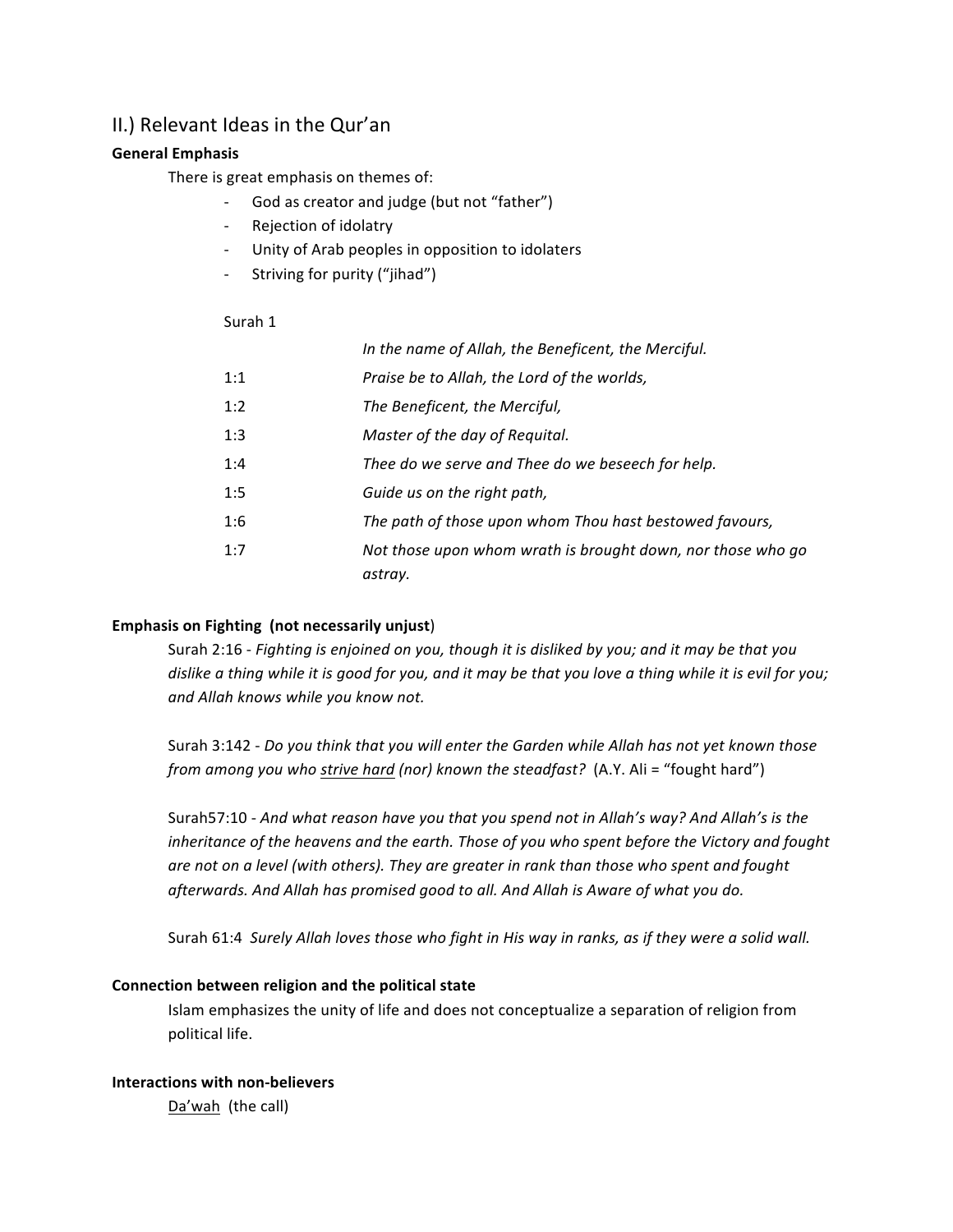Surah 16:125 Call to the way of thy Lord with wisdom and goodly exhortation, and *argue* with them in the best manner. Surely thy Lord knows best him who strays from His *path, and He knows best those who go aright* Also:

Surah 2:256 There is no compulsion in religion — the right way is indeed clearly distinct *from error.*

#### Warfare with Non-believers

Surah 8:38-39 - *Say to those who disbelieve, if they desist, that which is past will be forgiven them; and if they return, then the example of those of old has already gone.* And fight with them until there is no more persecution, and all religions are for Allah. But *if they desist, then surely Allah is Seer of what they do.* 

Surah 9:29 - Fight those who believe not in Allah, nor in the Last Day, nor forbid that which Allah and His Messenger have forbidden, nor follow the Religion of Truth, out of *those* who have been given the Book, until they pay the tax in acknowledgement of superiority and they are in a state of subjection.

Surah 47:4\* - So when you meet in battle those who disbelieve, smite the necks; then, when you have overcome them, make (them) prisoners, and afterwards (set them free) as a favour or for ransom till the war lay down its burdens. That (shall be so). And if Allah please, He would certainly exact retribution from them, but that He may try some of you by means of others. And those who are slain in the way of Allah, He will never allow their *deeds to perish.*

\*A.Y. Ali Translation of Surah 47:4 - *Therefore, when you meet the Unbelievers (in fight), smite* at their necks, at length, when you have thoroughly subdued them, bind a bond *firmly* (on them): thereafter (is the time for) generosity or ransom: until the war lays *down* its burdens. Thus (are you commanded): but if it had been Allah's Will, He could *certainly have exacted retribution from them (Himself); but (He lets you fight) in order to test you, some with others...* 

\*Muhammad Asad Translation of Surah 47:4 – *Now when you meet [in war] those who*  are bent on denying the truth, smite their necks until you overcome them fully, and then tighten their bonds; but thereafter [set them free] either by an act of grace or against *ransom, so that the burden of war may be lifted...* 

#### How to reconcile?

Warfare is later and abrogates the earlier peaceful passages. (or) They represent responses to different situations. (or)... other options...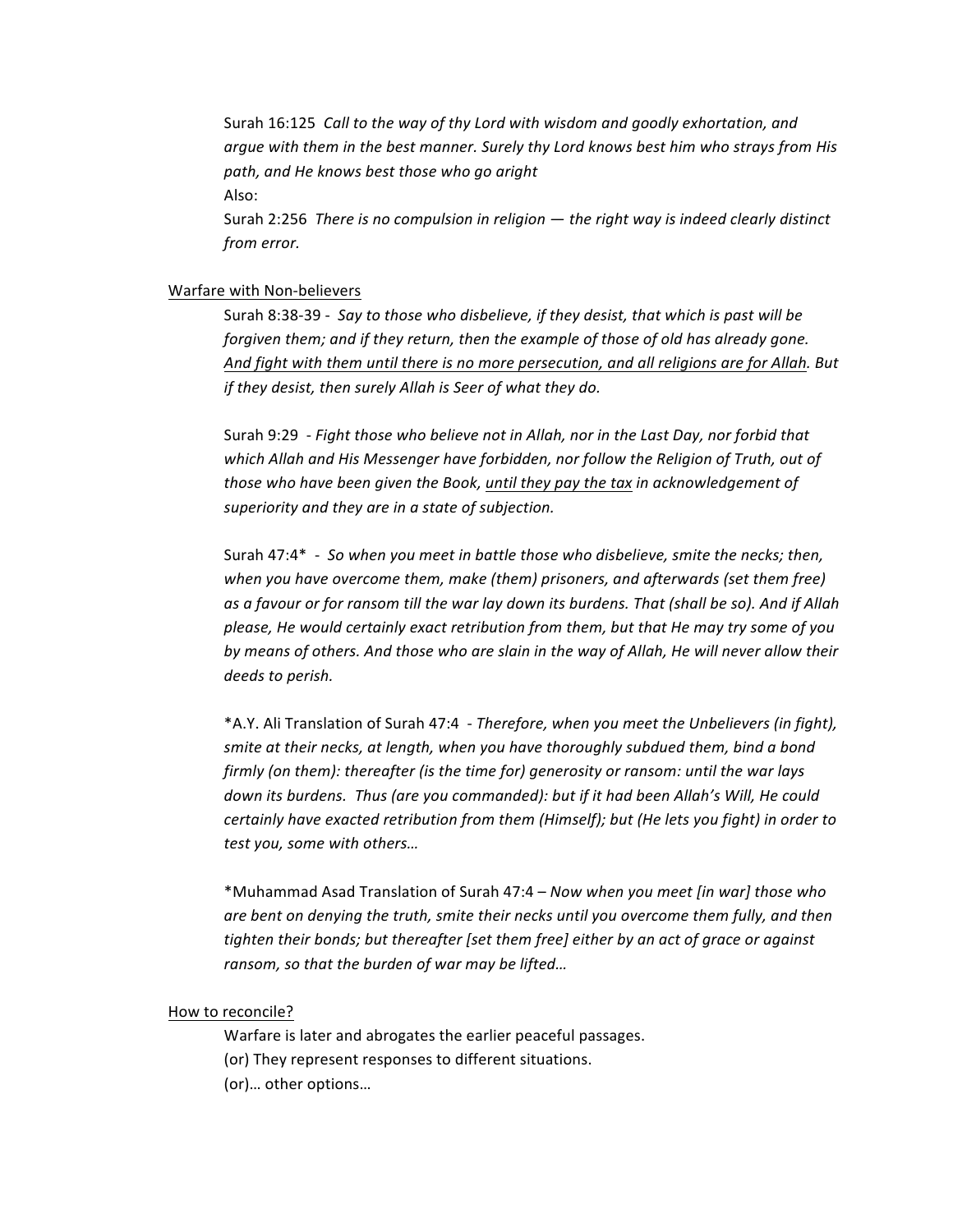#### **Interactions with apostates**

Surah  $2:217 - ...$  And they will not cease fighting you until they turn you back from your religion, if they can. And whoever of you turns back from his religion, then he dies while an unbeliever  $$ these it is whose works go for nothing in this world and the Hereafter. And they are the companions of the Fire: therein they will abide.

Surah 4:89<sup>\*</sup> - They long that you should disbelieve as they have disbelieved so that you might be on the same level; so take not from among them friends until they flee (their homes) in Allah's way. Then if they turn back (to hostility), seize them and kill them wherever you find them, and take no friend nor helper from among them,

\*A. Y. Ali Translation of Surah 4:89 – *They but wish that you should reject Faith, as they do, and thus* be on the same footing (as they); but do not take friends from their ranks until they flee in the way of Allah (from what is forbidden). But if they turn renegades seize them and slay them wherever you find them...

> • According to the Hadith (Sanih al-Bukhari 9.84.57) Muhammad said, "Whoever *changed his Islamic religion then kill him."* [Note: It is harder to access the Hadith.]

Here it is key to evaluate actual Muslim practice.

#### **Violence towards a women** (See also Appendix E)

(4:34) - Discipline for a wife (See Appendix C)

# III.) Practical observations

#### **Diversity of Muslim Views and the Great Commission**

Many Muslims enjoy the benefits of western society.

Many Muslims do not engage their faith very actively.

Muslims are the greatest number of victims of terror attacks worldwide (from other Muslims).

Displaced Muslims are open to the gospel witness in new ways.

Some believe we are seeing a door open into Muslim evangelization.

#### **There is an impulse towards Islamic influence on Government (Sharia Law)**

"Although it does include personal faith and devotion with its scope, for the Sharia to be *followed consistently and comprehensively* – and this is most important – it requires an Islamized society. This has been the general consensus of scholars for centuries, and it remains a view widely held by most, if not all, Muslims today. Thus there are very few majority Muslim nations that have not embedded Sharia into their national constitutions, often by a reference which names the Sharia as the source of all lawful authority." - Durie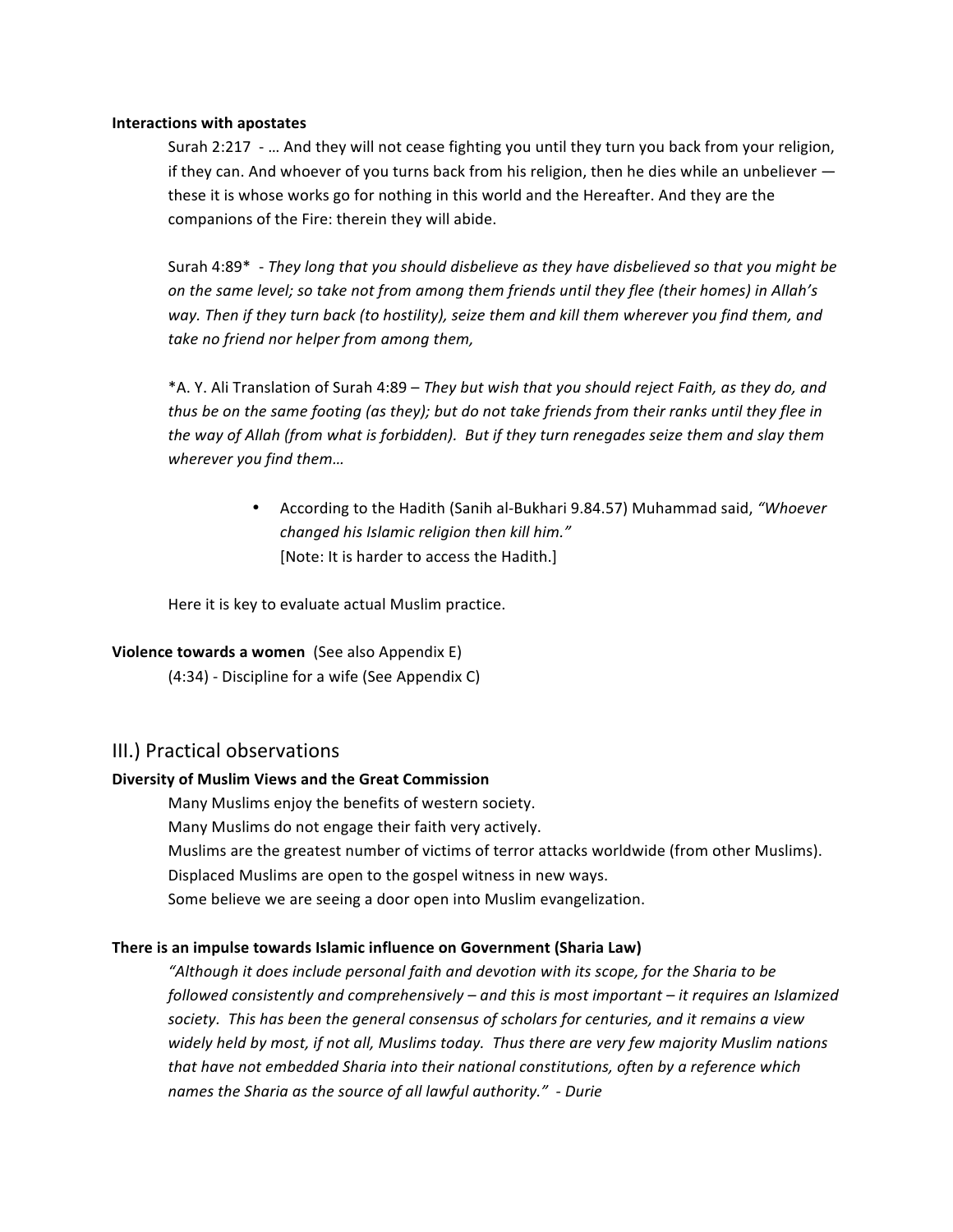(Turkey as an Exception)

Where Sharia Law has been most fully imposed (recently) it has not gone well.

**Radicalization of Western Muslims**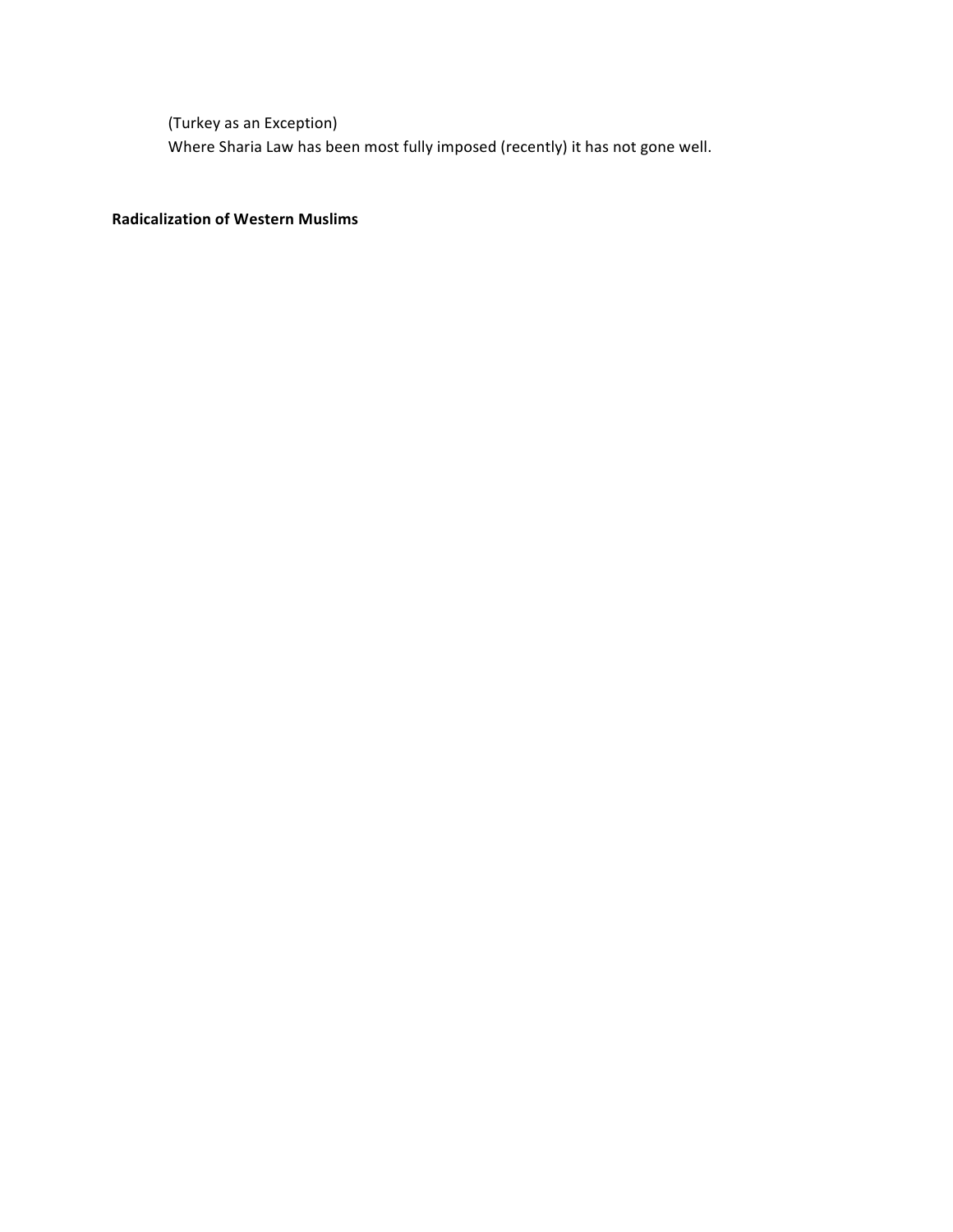# Appendix A: Joseph in Egypt (Surah 12:21-35)

| 12:21 | And the Egyptian who bought him said to his wife: Make his stay honourable. Maybe he                                                                                                                                                                                                                                         |
|-------|------------------------------------------------------------------------------------------------------------------------------------------------------------------------------------------------------------------------------------------------------------------------------------------------------------------------------|
| 12:22 | will be useful to us, or we may adopt him as a son. And thus We established Joseph in                                                                                                                                                                                                                                        |
|       | the land, and that We might teach him the interpretation of sayings. And Allah has full                                                                                                                                                                                                                                      |
|       | control over His affair, but most people know not.                                                                                                                                                                                                                                                                           |
|       | And when he attained his maturity, We gave him wisdom and knowledge. And thus do<br>We reward the doers of good.                                                                                                                                                                                                             |
| 12:23 | And she in whose house he was, sought to seduce him, and made fast the doors and<br>said: Come. He said: Allah forbid! Surely my Lord made good my abode. The<br>wrongdoers never prosper.                                                                                                                                   |
| 12:24 | And certainly she desired him, and he would have desired her, were it not that he had<br>seen the manifest evidence of his Lord. Thus (it was) that We might turn away from him<br>evil and indecency. Surely he was one of Our chosen servants.                                                                             |
| 12:25 | And they raced with one another to the door, and she rent his shirt from behind, and<br>they met her husband at the door. She said: What is the punishment for one who<br>intends evil to thy wife, except imprisonment or a painful chastisement?                                                                           |
| 12:26 | He said: She sought to seduce me. And a witness of her own family bore witness: If his<br>shirt is rent in front, she speaks the truth and he is of the liars.                                                                                                                                                               |
| 12:27 | And if his shirt is rent behind, she tells a lie and he is of the truthful.                                                                                                                                                                                                                                                  |
| 12:28 | So when he saw his shirt rent behind, he said: Surely it is a device of you women. Your<br>device is indeed great!                                                                                                                                                                                                           |
| 12:29 | O Joseph, turn aside from this. And (O my wife), ask forgiveness for thy sin. Surely thou<br>art one of the sinful.                                                                                                                                                                                                          |
| 12:30 | And women in the city said: The chief's wife seeks to seduce her slave. He has indeed<br>affected her deeply with (his) love. Truly we see her in manifest error.                                                                                                                                                            |
| 12:31 | So when she heard of their device, she sent for them and prepared for them a repast,<br>and gave each of them a knife, and said (to Joseph): Come out to them. So when they<br>saw him, they deemed him great, and cut their hands (in amazement), and said: Holy<br>Allah! This is not a mortal! This is but a noble angel. |
| 12:32 | She said: This is he about whom you blamed me. And certainly I sought to seduce him,<br>but he was firm in continence. And if he do not what I bid him, he shall certainly be<br>imprisoned, and he shall certainly be of the abject.                                                                                        |
| 12:33 | He said: My Lord, the prison is dearer to me than that to which they invite me. And if<br>Thou turn not away their device from me, I shall yearn towards them and be of the<br>ignorant.                                                                                                                                     |
| 12:34 | So his Lord accepted his prayer and turned away their device from him. Surely He is the<br>Hearer, the Knower.                                                                                                                                                                                                               |
| 12:35 | Then it occurred to them after they had seen the signs that they should imprison him till                                                                                                                                                                                                                                    |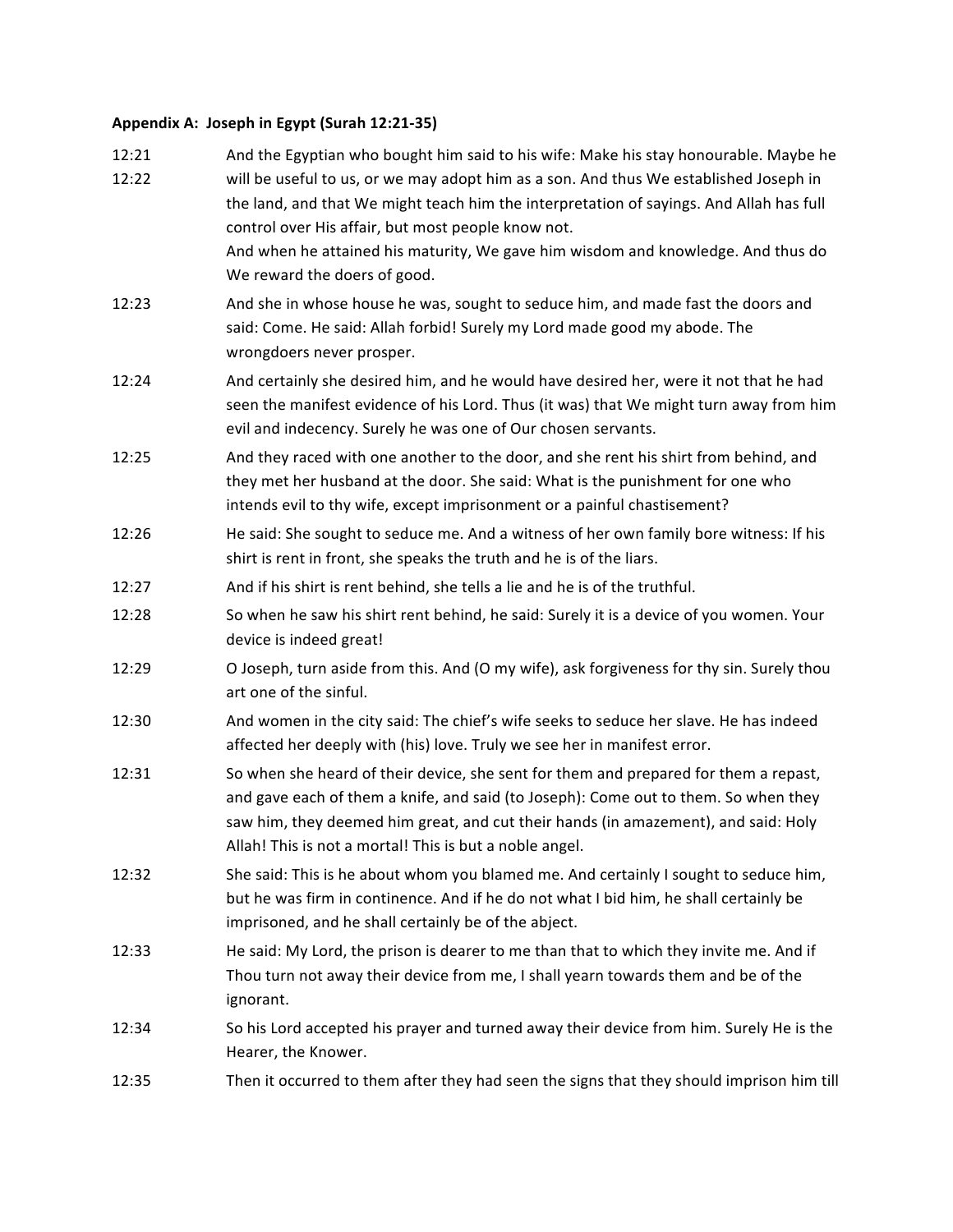a time. 

#### Appendix B: The Sacrifice of Ishmael

| 37:101 | So We gave him the good news of a forbearing son.                                                                                                                                                                                                  |
|--------|----------------------------------------------------------------------------------------------------------------------------------------------------------------------------------------------------------------------------------------------------|
| 37:102 | But when he became of age to work with him, he said: O my son, I have seen in a dream<br>that I should sacrifice thee: so consider what thou seest. He said: O my father, do as<br>thou art commanded; if Allah please, thou wilt find me patient. |
| 37:103 | So when they both submitted and he had thrown him down upon his forehead,                                                                                                                                                                          |
| 37:104 | And We called out to him saying, O Abraham,                                                                                                                                                                                                        |
| 37:105 | Thou hast indeed fulfilled the vision. Thus do We reward the doers of good.                                                                                                                                                                        |
| 37:106 | Surely this is a manifest trial.                                                                                                                                                                                                                   |
| 37:107 | And We ransomed him with a great sacrifice.                                                                                                                                                                                                        |
| 37:108 | And We granted him among the later generations (the salutation),                                                                                                                                                                                   |
| 37:109 | Peace be to Abraham!                                                                                                                                                                                                                               |
| 37:110 | Thus do We reward the doers of good.                                                                                                                                                                                                               |
| 37:111 | Surely he was one of Our believing servants.                                                                                                                                                                                                       |
| 37:112 | And We gave him the good news of Isaac, a prophet, a righteous one.                                                                                                                                                                                |

## The Wikipedia Entry on the Sacrifice of Ishmael:

In Islam it is believed that Abraham is told to sacrifice his son Ishmael, though the Quran does not name the son, simply referring to him as Abraham's first-born. The multiple versions suggest that the dhabih was originally an oral story that had been circulating before being written as it is in the Quran and in additional commentaries.<sup>[7]:92-</sup>  $95$  Norman Calder explains, "...oral narrative is marked by instability of form and detail from version to version, and by an appropriate creative flexibility which makes of every rendering a unique work of art."<sup>[7]:92–93</sup> Each version is indeed a "unique work of art," differing from another in various ways to present certain ideas, such as the importance of Ishmael over Isaac because he was the first child.

Abraham sacrificing his son, Ishmael; Abraham cast into fire by Nimrod

The general narrative pertaining to Ishmael in Islamic literature describes the sacrifice either as a test or as part of a vow. Some versions tell of the devil trying to stop God's command from being obeyed by visiting Hagar, Ishmael, and Abraham. Every time the devil says Abraham is going to sacrifice Ishmael, each person answers that if God commanded it, they should obey. Eventually, Abraham tells Ishmael about the order and Ishmael is willing to be sacrificed and encourages Abraham to listen to God. Often, Ishmael is portrayed as telling Abraham some combination of instructions to bring his shirt back to Hagar, bind him tightly, sharpen the knife, and place him face down, all so that there will be no wavering in the resolve to obey God.

As Abraham attempts to kill Ishmael, either the knife is turned over in his hand or copper appears on Ishmael to prevent the death and God tells Abraham that he has fulfilled the command. Unlike the Bible, there is no mention in the Qur'an of an animal (ram) replacing the boy, rather he is replaced with a 'great sacrifice' (Zibhin azeem).<sup>[8]</sup> Since the sacrifice of a ram cannot be greater than that of Abraham's son (and a prophet in Islam at that), this replacement seems to point to either the religious institutionalisation of sacrifice itself, or to the future selfsacrifices of the Islamic prophet Muhammad and his companions (who were destined to emerge from the progeny of Ishmael) in the cause of their faith. From that day onward, every Eid al-Adha once a year Muslims around the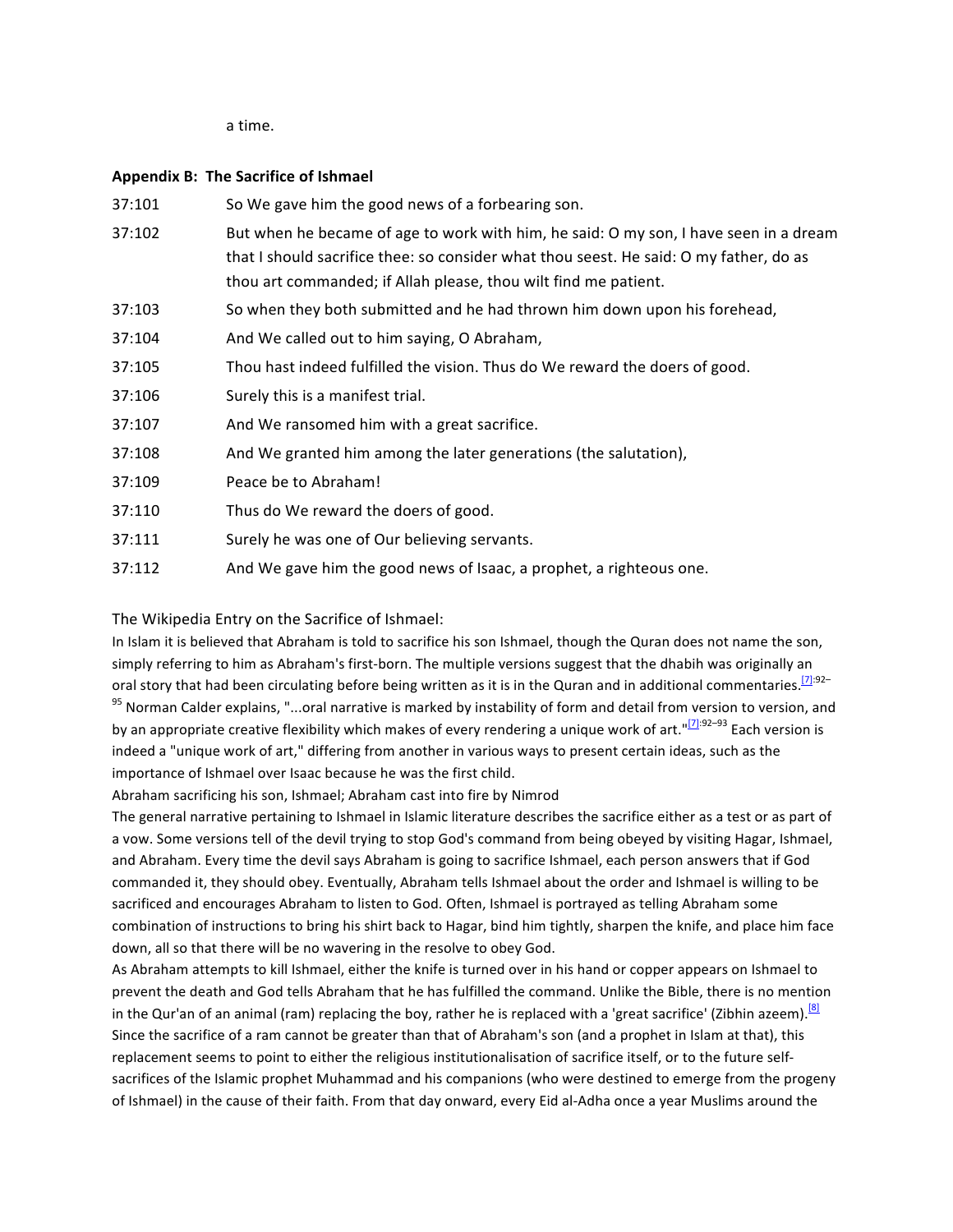world slaughter an animal to commemorate Abraham's sacrifice and to remind themselves of self-abnegation in the way of Allah.<sup>[9]</sup> Later, Histiorographical literature, however incorporates the Biblical narrative in which a ram is provided which is killed instead of Ishmael.<sup>[2][6]</sup>

The actions of Ishmael in this narrative have led him to become a prominent model of hospitality and obedience. This story in the Quran is unique when compared to that in the Bible because Abraham talks with his son, whichever it is to believed to be, and the son is thus aware of the plan to become a sacrifice and approves of it. As noted above, in some versions, Ishmael makes sure in different ways that neither he nor his father hesitate in their obedience to God. In this way, Ishmael is a model of surrendering one's will to God, an essential characteristic in Islam. $\frac{100}{100}$ 

Though it is generally believed by Muslims that Ishmael was the son who was almost sacrificed, among scholars and historiographers of early Islam, there is much debate. There are such persuasive arguments for both, that in fact, it is estimated that 130 traditions say Isaac was the son, while 133 say Ishmael.<sup>[2]:135</sup> Such dispute over which son suggests that the story, and where and to whom it happens, is extremely important.<sup>[2]:144</sup> It is argued that the story originated from rabbinic texts and was adapted to Islam over time in order give Mecca religious importance and connect the story with the pilgrimage, which is how Isaac in Jewish versions was changed to Ishmael.<sup>[7]:87</sup> Arguments by early Muslim scholars for Ishmael as the intended sacrifice include that Jews claim it is Isaac only because they are jealous that it was actually the ancestor of Arabs, Ishmael, and that the horns of the ram that was sacrificed instead hung in the Kaaba at one time.<sup>[6]:88–90</sup> In looking solely at the text of the Quran to determine which son was to be sacrificed, there still are various views. Tabari argues that in the Quran, it is only Isaac who is indicated by birth announcements and that the announcement at the start of the sacrifice narrative means that the story is about Isaac.  $[2]$ :135–136[6]:89 The strongest case for Ishmael in the Quran is that directly after the sacrifice narrative, Abraham is told of the coming of Isaac's birth, therefore, it must be Ishmael who was about to be sacrificed if Isaac had not been born yet.<sup>[6]:88</sup>

#### Appendix C: Discipline for a Wife – Surah 4:34

Translation by Maulana Muhammad Ali = "Men are the maintainers of women, with what Allah has made some of them to excel others and with what they spend out of their wealth. So the good women are obedient, guarding the unseen as Allah has guarded. And (as to) those on whose part you fear desertion, admonish them, and leave them alone in the beds and chastise them. So if they obey you, seek not a way against them. Surely Allah is ever Exalted, Great." (www.muslim.org)

Translation by Abdullah Yusuf Ali = "... beat them (lightly)..."

Translation by Muhammad Asad = "...beat them..." (An explanatory footnote shows a great deal of consternation concerning this command and Muhammad's reported reluctance to write it down. In the source Manar V, 74 he apparently said, "I wanted one thing, but God has willed another thing - and what God has willed must be best."

#### **Appendix D:**

# Saudis arrest sister of blogger lashed for insulting the kingdom - Published January 13, 2016, Associated *Press.*

Human rights groups and activists say one of Saudi Arabia's most prominent human rights advocates has been arrested. Samar Badawi is the sister of Saudi blogger Raif Badawi, who was lashed 50 times last year and is serving a 10-year prison sentence for insulting the kingdom's influential religious establishment. She is also the wife of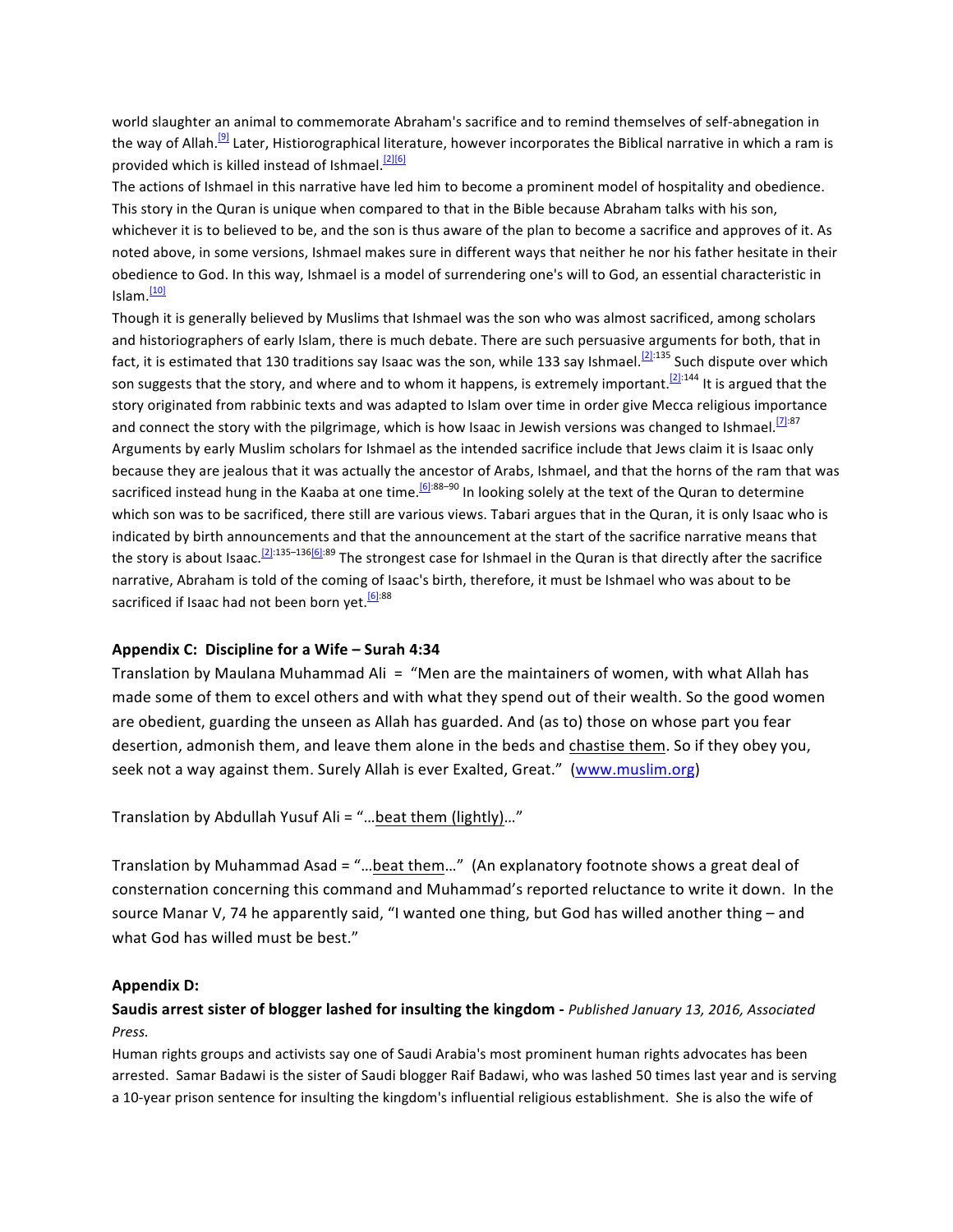human rights lawyer Waleed Abulkhair, who is serving a 15-year prison sentence on charges related to his work, which included defending Raif Badawi. Amnesty International and the Center for Inquiry say the arrest on Tuesday of Samar Badawi is believed to be linked to her alleged role in managing a Twitter account campaigning for the release of her husband.

10 bodies found in Burkina Faso cafe after al-Qaida attack -Published January 15, 2016, Associated Press

**ISIS** in Syria paid for Jakarta attack, new sign of its massive reach - Published January 15, 2016, Associated Press

**Turkey: IS suspects held after Istanbul suicide bombing –** *Published January 13, 2016, BBC News*

Pakistan has said it has arrested several militants from Jaish-e-Mohammad, the group India believes was behind the recent deadly assault on the Pathankot air base. - Published January 13, 2016, BBC News

Gunman shoots Philadelphia police officer 'in the name of Islam' - Published Saturday, 9 Jan 9, 2016, by Reuters

#### **Appendix E:**

#### **Islamic State puts out ruling on sex with female slaves**

#### Published Tuesday, 29 Dec 2015, Reuters

ISIS has issued detailed rules for owners of female slaves. The rulings make it clearer on how the terrorist group is attempting to revise centuries of teachings in order to justify the rape and slavery of women in areas of Syria and Iraq. Islamic State theologians have issued an extremely detailed ruling on when "owners" of women enslaved by the extremist group can have sex with them, in an apparent bid to curb what they called violations in the treatment of captured females. The ruling or fatwa has the force of law and appears to go beyond the Islamic State's previous known utterances on slavery, a leading Islamic State scholar said. It sheds new light on how the group is trying to reinterpret centuriesold teachings to justify the rape of women in the swaths of Syria and Iraq it controls.

The fatwa was among a huge trove of documents captured by U.S. Special Operations Forces during a raid targeting a top Islamic State official in Syria in May. Reuters has reviewed the document, which has not been previously published, but couldn't independently confirm its authenticity. Among the fatwa's injunctions are bans on a father and son having sex with the same female slave; and the owner of a mother and daughter having sex with both. Joint owners of a female captive are similarly enjoined from intercourse because she is viewed as "part of a joint ownership." The United Nations and human rights groups have accused the Islamic State of the systematic abduction and rape of thousands of women and girls as young as 12, especially members of the Yazidi minority in northern Iraq. Many have been given to fighters as a reward or sold as sex slaves.

Far from trying to conceal the practice, Islamic State has boasted about it and established a department of "war spoils" to manage slavery. Reuters reported on the existence of the department on Monday. In an April report, Human Rights Watch interviewed 20 female escapees who recounted how Islamic State fighters separated young women and girls from men and boys and older women. They were